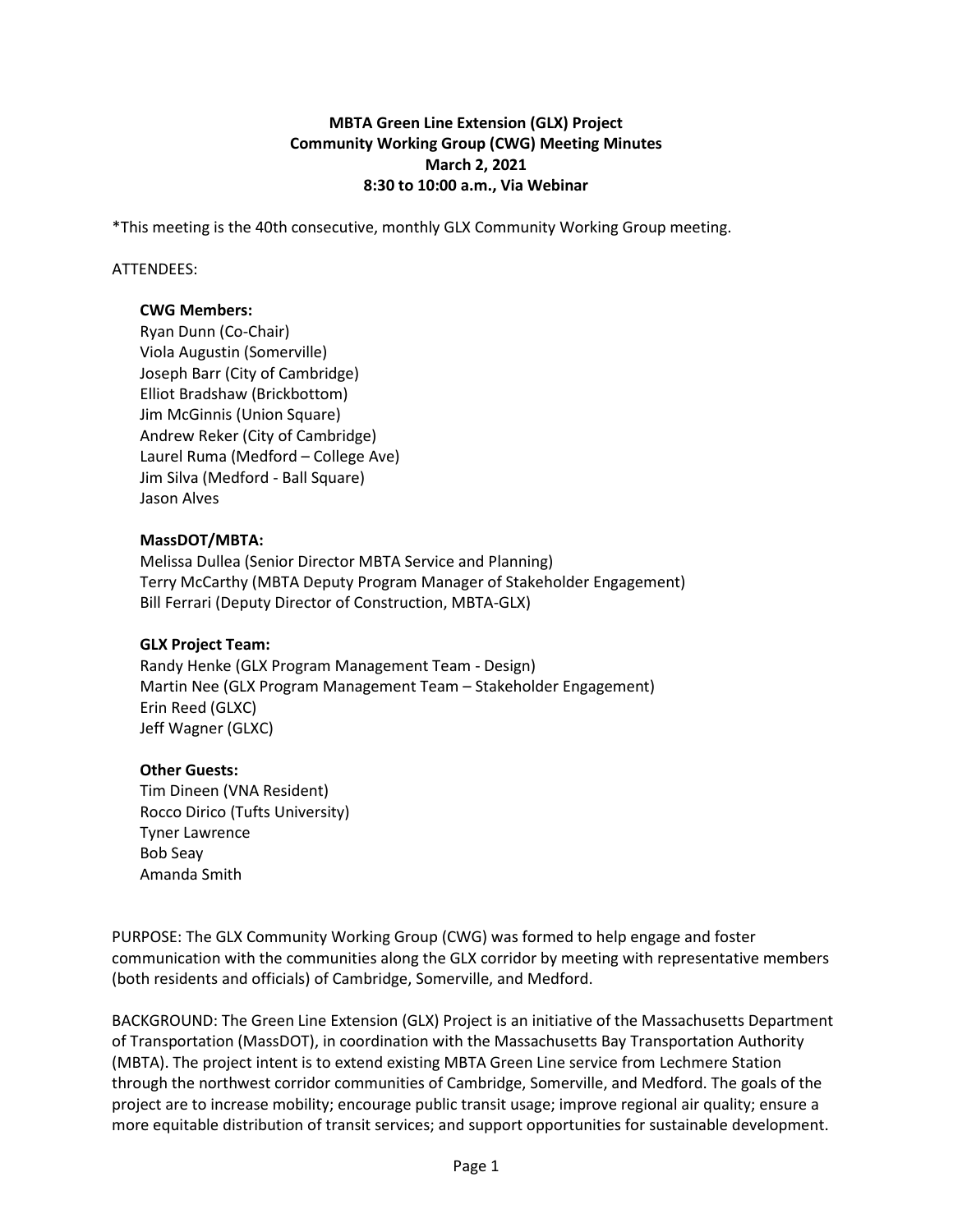Terry McCarthy welcomed everyone to the meeting and provided a safety moment on reminding everyone to keep up with cancer screening tests during COVID-19. He pointed out that overall cancer screenings have plummeted throughout the U.S. which will undoubtedly affect the health and wellbeing of large segments of the population.

Terry then provided an MBTA update showing highlighting progress in the following areas:

- Steel beams have been placed at School Street Bridge representing a major milestone in having the surface street system reopen to local traffic, expected in late spring 2021.
- The track yard at the Vehicle Maintenance Facility is nearing completion.
- The interior of the Vehicle Maintenance Facility is in the final stages of track work and electrical and mechanical systems.
- The project is also in the late stages of having all catenary poles installed along the alignment.

Terry turned the meeting over to Bill Ferrari, GLX Deputy Director of Construction, who provided an indepth, visual construction overview using an intricate system of time-lapse cameras placed at strategic locations throughout the entire GLX alignment, including the Lechmere area, the Union Square Branch, and the Medford Branch. Realtime images were shown of:

- The Lechmere Viaduct Replacement
- The East Cambridge Viaduct interface with GLX
- Union Square Station
- The Vehicle Maintenance Facility (interior, exterior, and track yard).
- Red Bridge Area with:
	- o Union Square and Medford Line Viaducts
	- o The Traction Power Substation
	- o Stormwater pumping station
- East Somerville Station and Washington Street Bridge
- Gilman Square with Traction Power substation and School Street Bridge
- Magoun Square
- Ball Square
- Medford/Tufts

### **Jeff Wagner, GLX Constructors:**

Jeff Wagner followed Bill with an update on Community Outreach. He highlighted a recent leafletting campaign at Montrose and School Streets in Somerville where a crane operation to lift the steel beams at School Street would require temporary street closures. Jeff mentioned that GLX has received more than 1,740 inquiries through the project hotline and email of which approximately 1,653 have been closed out.

He also announced that a 28-minute video documentary will be released on GLX on March 10 via ACEC Boston. The video was produced by The Moles, an engineering industry organization. The segment features MBTA General Manager Steve Poftak, GLX Program Manager John Dalton, Christine Keville, President and CEO of Keville Enterprises and President of The Moles, as well as a number of young engineers working on the GLX Project who promote Civil Engineering as a rewarding career choice. Jeff concluded with a brief description of GLX's Community Connection Team support for Project Soup.

**Q&A:**